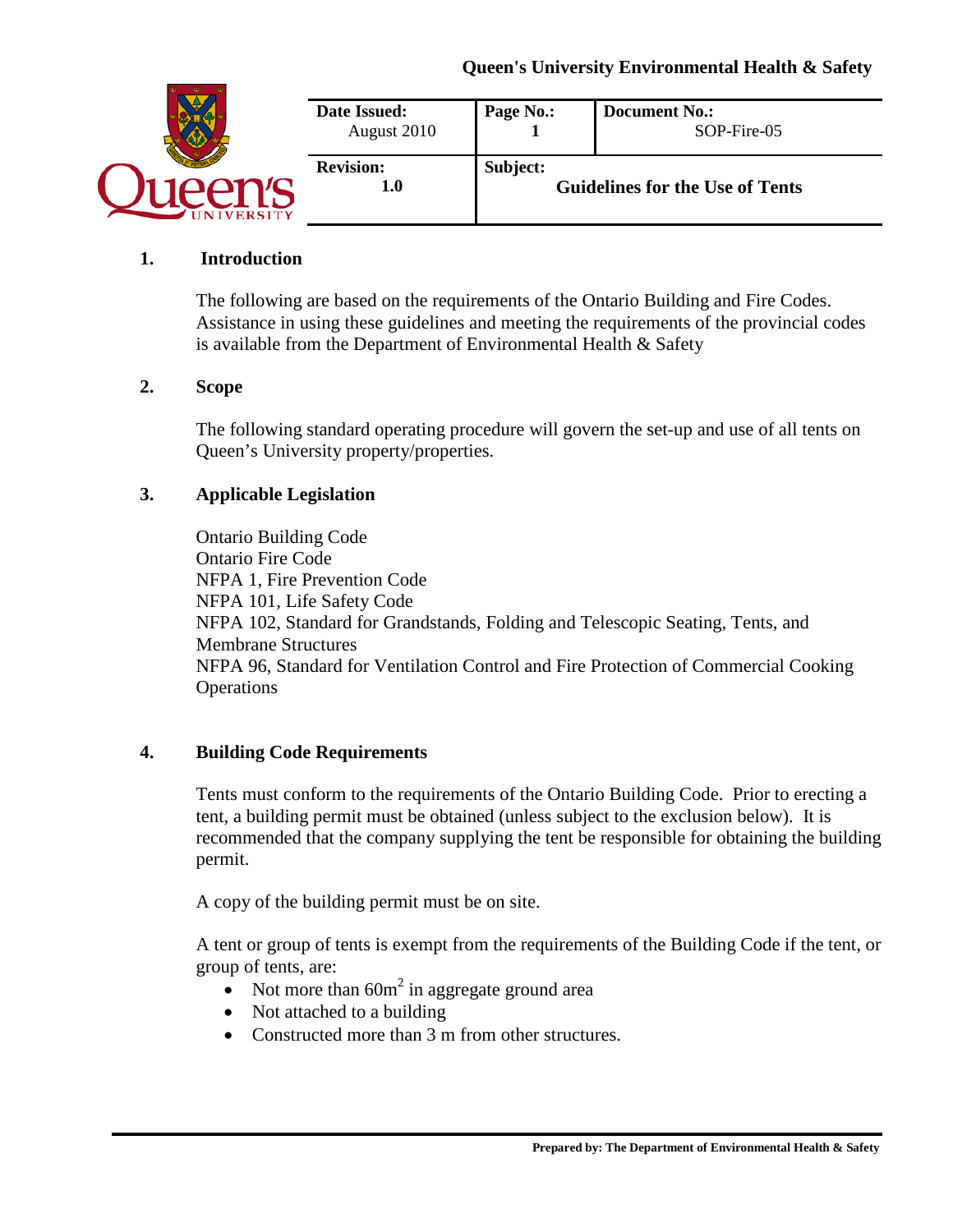|                | Date Issued:<br>August 2010 | Page No.:                                          | <b>Document No.:</b><br>SOP-Fire-05 |
|----------------|-----------------------------|----------------------------------------------------|-------------------------------------|
| <b>VERSITY</b> | <b>Revision:</b><br>1.0     | Subject:<br><b>Guidelines for the Use of Tents</b> |                                     |

#### **5. Occupant Load and Exits for Tents**

Tents that have sides attached or rolled up are capable of being enclosed and must meet these requirements even if it is intended for the tent to remain unenclosed during the event.

The maximum number of occupants, called the occupant load, is based on the floor area of the tent and the type of event being held in the tent.

Prior to the event, organizers must contact the Department of Environmental Health & Safety in order to receive the official occupant load for the tent. To facilitate calculation of the occupant load, event organizers must submit a detailed, to scale layout of the tent and a summary of the event being held in the tent.

The number of separate exits required for enclosed tents is based on the floor area of the tent.

| <b>Occupant Load</b>   | <b>Number of Exits (minimum)</b> |  |  |
|------------------------|----------------------------------|--|--|
| 60 or less             |                                  |  |  |
| between $60$ and $499$ |                                  |  |  |
| between 500 and 999    | $\mathcal{R}$                    |  |  |
| 1000 or more           | 4 (more exits may be needed)     |  |  |

The required width of each of the exits will be determined based on the occupant load of the tent(s) and be supplied to the event organizers along with the occupant load.

#### **6. Exit Requirements for All Tents**

Each exit must be provided with an exit sign. The word "EXIT" must be plainly legible in letters at least 6 inches high and with strokes not less than ¾ inch wide. If the tent is to be occupied after sunset, emergency lighting must be provided. In most cases, the tent company can provide exit signs and emergency lighting.

Guy wires or guy ropes must not cross an exit at a height of less than 7 feet.

Where tents are placed near fences or other obstructions, a clear exit path must be maintained to an area sufficiently away from the tent.

Tent stakes must be railed off, capped, or covered.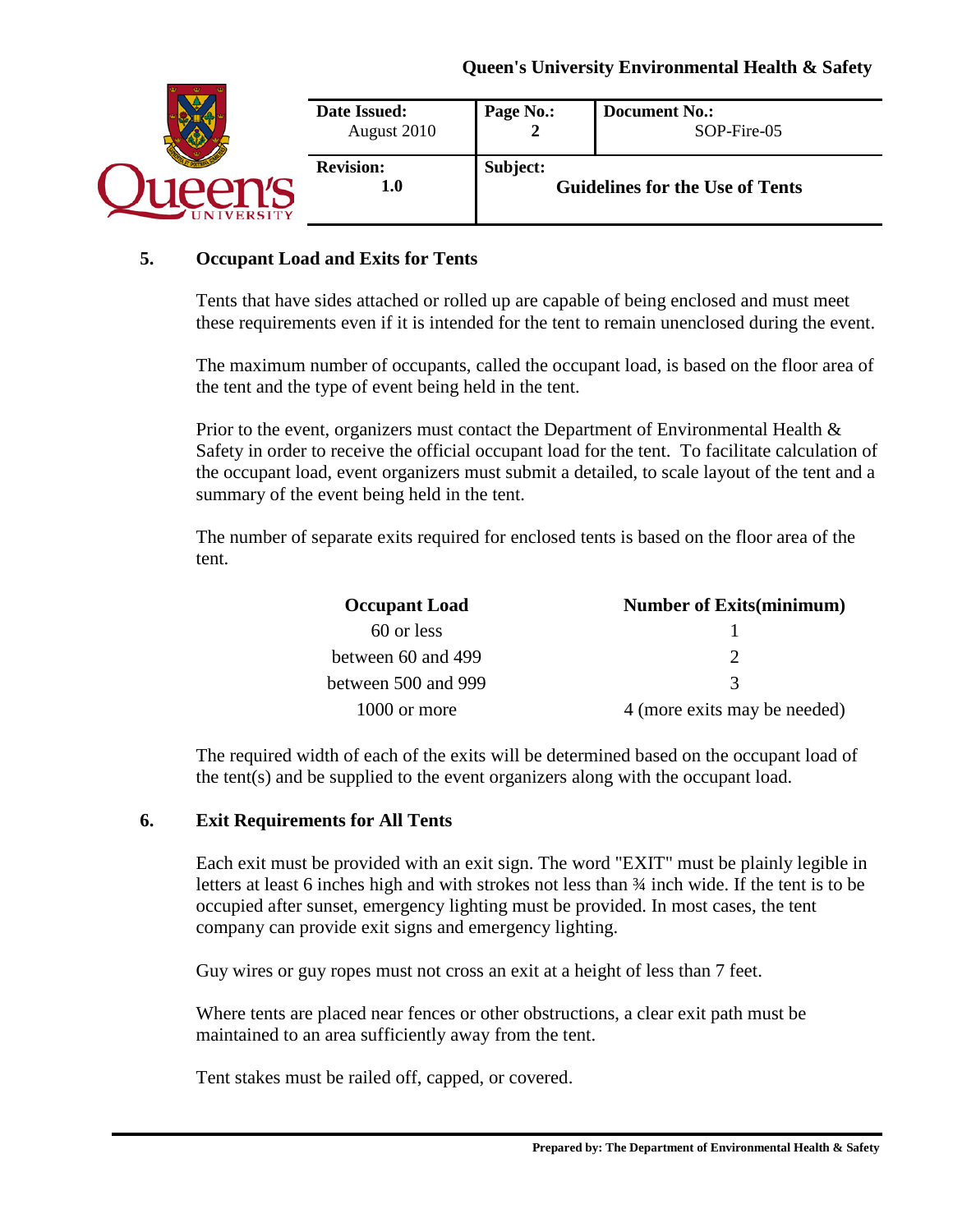

Event staff must make periodic inspections of the exits to ensure that they are kept clear of obstructions.

# **7. Flame Resistance and Structure**

All tent fabric must be flame resistant.

The company/agent supplying the tent(s) shall provide upon request a certificate or other proof that the tent(s) meet all requirements for "flame resistance" in accordance CAN/ULC S-109-M, "Standard for Flame Tests of Flame-Resistant Fabrics or Films" or NFPA 701 "Standard Method of Fire Tests for Flame-Resistant Textiles and Films".

The company/agent supplying the tent(s) must be able to certify that tents have been erected in accordance with manufacturer recommendations, industry standards, and code requirements.

# **8. Floor Coverings**

Prior to erecting the tent, the area to be enclosed by any tent and not less than 10 feet outside of such tent, must be cleared of all flammable or combustible material or vegetation that will carry fire. The premises must be kept free from such flammable or combustible materials during the period for which the area is used.

No hay, straw, shavings, or similar combustible materials are permitted within any tent unless they have been treated to make them flame retardant. A certificate or other proof of approval by a testing laboratory indicating that the material has been properly treated is acceptable as evidence. A copy of certificates must be provided to the Department of Environmental Health & Safety prior to placing the material within a tent. These certificates are available from the material manufacturer or supplier.

# **9. Fire Protection**

One portable fire extinguisher (dry chemical ABC type) must be furnished at each exit of an enclosed tent. The University sponsor for the event using the tent is responsible for ensuring that fire extinguishers are provided. If necessary, arrangements for portable fire extinguishers may be made by contacting the Department of Environmental Health  $\&$ Safety at ext. 32999.

Smoking is prohibited in any tent.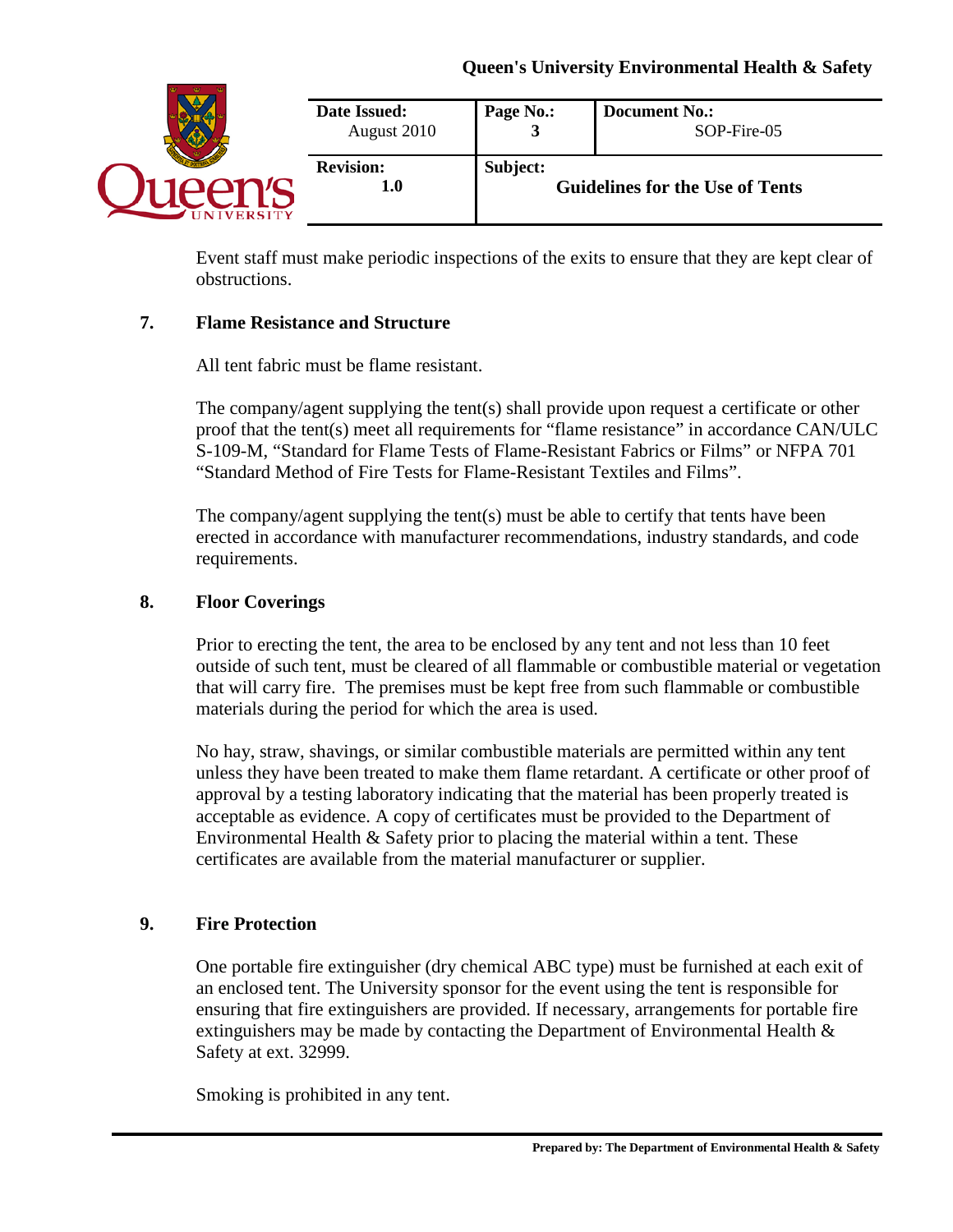|                | Date Issued:<br>August 2010 | Page No.:                                          | <b>Document No.:</b><br>SOP-Fire-05 |
|----------------|-----------------------------|----------------------------------------------------|-------------------------------------|
| <b>JERSITY</b> | <b>Revision:</b><br>1.0     | Subject:<br><b>Guidelines for the Use of Tents</b> |                                     |

Pyrotechnics, open flames (including use of sterno and other food warming devices), and cooking equipment must be approved in advance by the Department of Environmental Health & Safety.

Commercial cooking equipment such as grills and broilers, when used within a tent, must meet the same requirements for indoor commercial kitchens (i.e., proper ventilation, fire suppression systems). Commercial cooking operations must be protected by an approved kitchen fire suppression system.

# **10. Electrical**

The electrical system and equipment must be isolated from the public by proper elevation or guarding.

All electrical fuses and switches must be enclosed in approved enclosures. Cables on the ground in areas travel by the public must be placed in trenches or protected by approved covers (yellow jacket etc.).

All electrical systems must be properly grounded.

Generators must be placed so that exhaust fumes do not enter tents and be at least 15 feet from tents.

Electrical Installations must comply with the Ontario Electrical code.

# **11. Propane Heating Systems**

Tanks shall be no closer than 10 feet to the tent.

All propane tanks shall be labeled.

All propane tanks shall be stored in the upright position.

The heating system shall be installed in accordance with its listing.